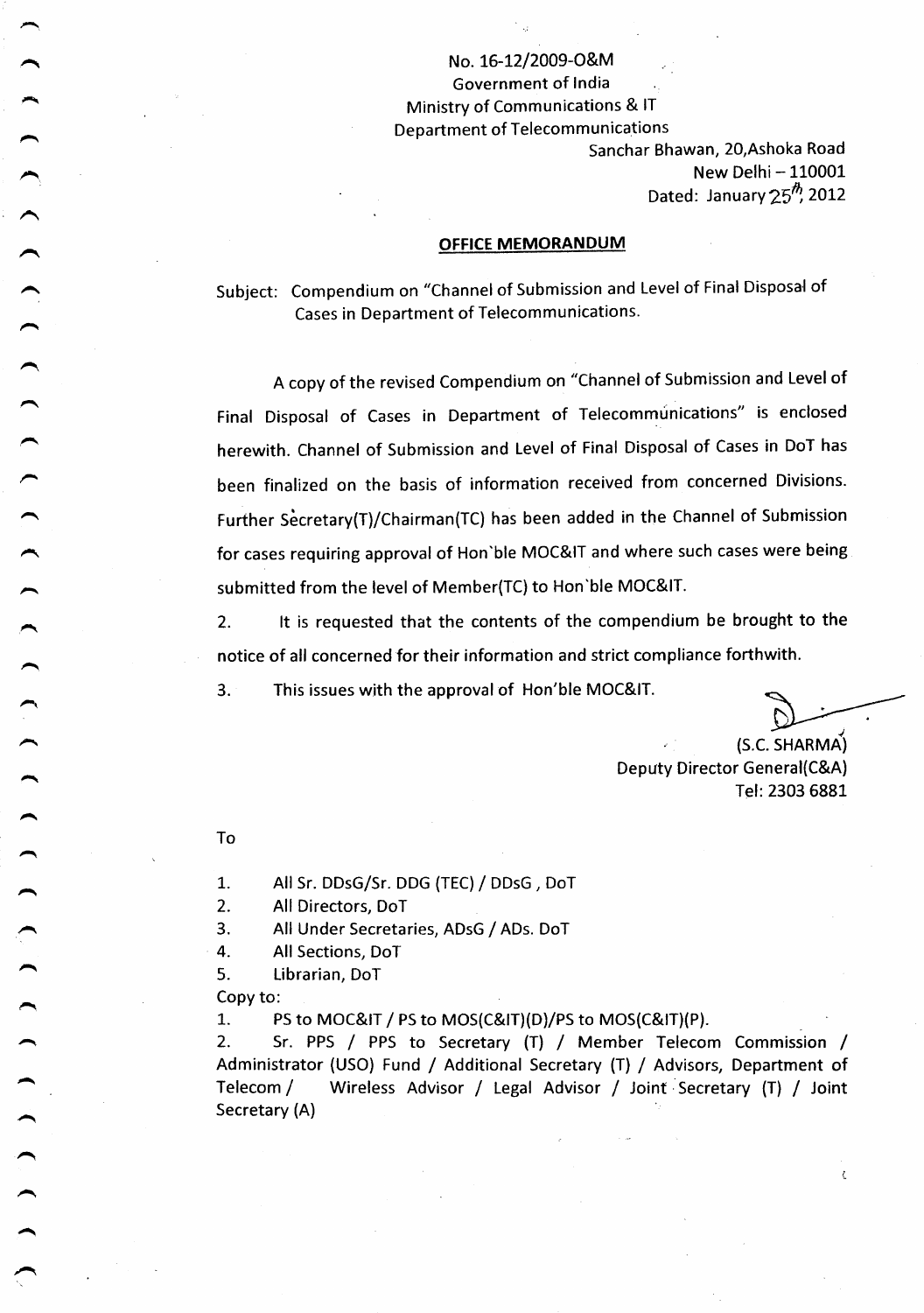### VI UNIT ADMINISTRATOR USO FUND

## Divisional Head : DDG(BB)

### USOF Section (BB UNIT)

| S.<br>No. | <b>Functions</b>                                                                                                                                                              | <b>Channel of submission</b>                            | Level of final<br>disposal    |
|-----------|-------------------------------------------------------------------------------------------------------------------------------------------------------------------------------|---------------------------------------------------------|-------------------------------|
| 1.        | Formulating the schemes to facilitate the<br>operators, e.g. Rural Broadband scheme,<br>strengthening the rural optical fibre<br>infrastructure scheme, etc. & their approval | ADG/Dir/DDG(BB)/<br>Administrator, USOF/Secy.<br>(T)    | MOC & IT                      |
| 2.        | Preparation of tender documents for each<br>scheme & processing & approval of the same.                                                                                       | ADG/Dir/DDG(BB)/<br>Administrator, USOF/<br>Secy. $(T)$ | MOC & IT                      |
| 3.        | Coordination with operators/ state govt.<br>agencies/user agencies like<br>MHRD/MHA/DIT/RD, etc., as well as DoT<br>wings i.e. WPC/Licensing & Field units etc.               | ADG/Dir/DDG(BB)                                         | Administrator,<br><b>USOF</b> |
| 4.        | Collection of data, validation of data,<br>preparation of master data & generation of the<br>reports for various schemes of USOF.                                             | ADG/Dir/DDG(BB)                                         | Administrator,<br><b>USOF</b> |
| 5.        | Establishment of Control Room at Sanchar<br>Bhawan for on-line monitoring, & Master<br>database creation.                                                                     | ADG/Dir/DDG(BB)                                         | Administrator,<br><b>USOF</b> |
| 6.        | Parliament Questions / Minister Cases /MP<br>Cases                                                                                                                            | ADG/Dir/DDG(BB)                                         | Administrator,<br><b>USOF</b> |
| 7.        | Standing committees/ Estimate committees/<br>Consultative committees/ Demand for Grants<br>committee/ RTI cases & audit cases                                                 | ADG/Dir/DDG(BB)                                         | Administrator,<br><b>USOF</b> |
| 8.        | USOF activities on the DoT website.                                                                                                                                           | ADG/Dir/DDG(BB)                                         | Administrator,<br><b>USOF</b> |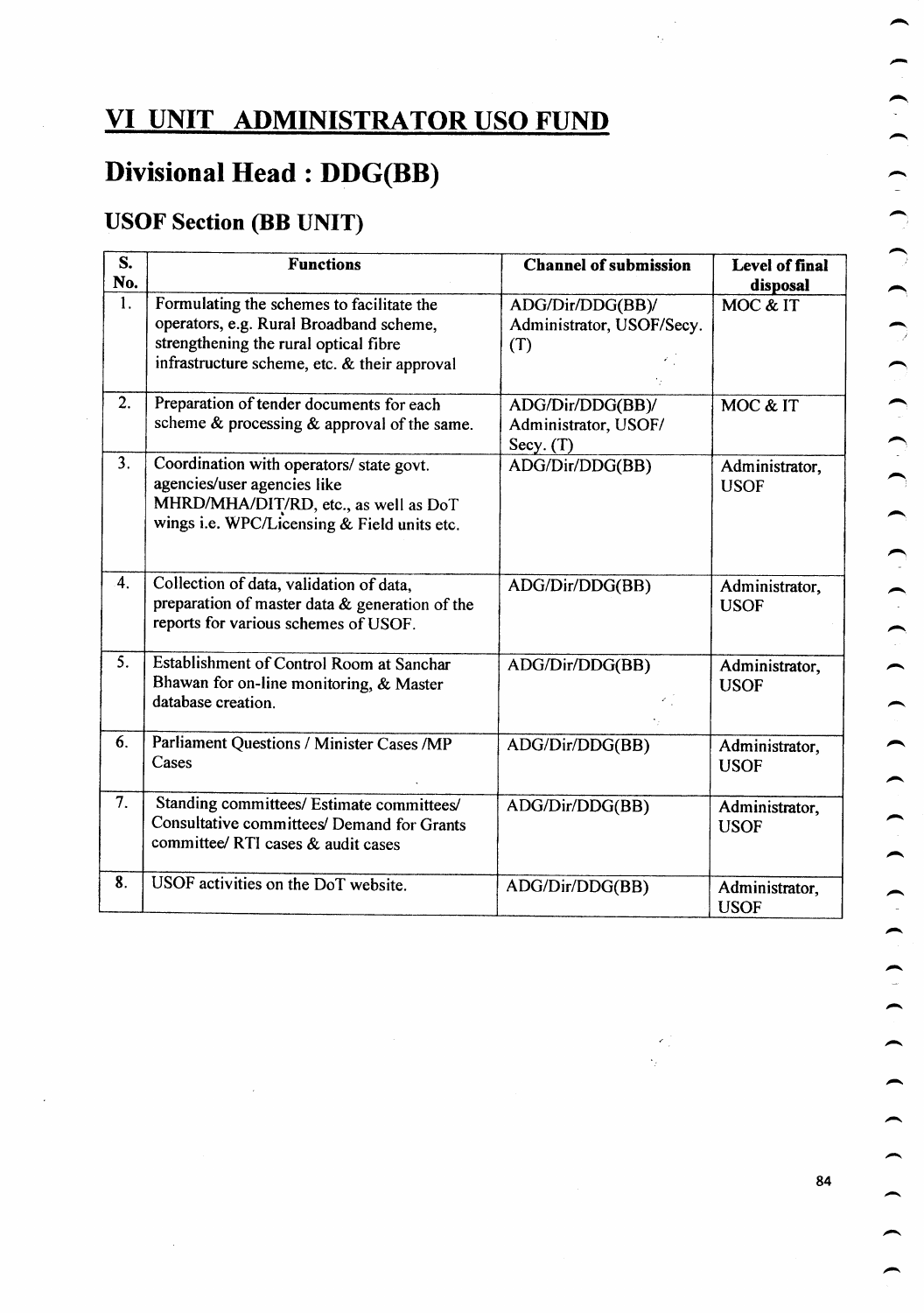### Jt. Administrator USO Fund (Finance)

| S.<br>No.        | Item of work                                                                                               | <b>Channel of submission</b>                                                                                                                                             | Level of final<br>disposal                                                      |
|------------------|------------------------------------------------------------------------------------------------------------|--------------------------------------------------------------------------------------------------------------------------------------------------------------------------|---------------------------------------------------------------------------------|
| $\overline{1}$ . | Authorisation of fund to CCAs/Jt.CCAs for<br>payment of subsidy to USPs                                    | Accounts Officer/<br>Asstt. Administrator (F)                                                                                                                            | Dy.<br>Administrator(F                                                          |
| 2.               | Preparation of monthly statements of payment<br>of subsidy to USPs - During the month -<br>During the year | Accounts Officer/<br>Asstt.Administrator(F)/<br>Dy. Administrator(F)/<br>Joint Administrator (F)                                                                         | Administrator, U<br><b>SOF</b>                                                  |
| 3.               | Statements of pending subsidy claims -<br>(i)<br>Monthly<br>(ii)<br><b>Quarterly and Annually</b>          | Accounts Officer/<br>Asstt.Administrator(F)/<br>Dy. Administrator(F)<br>Accounts Officer/<br>Asstt.Administrator(F)/<br>Dy. Administrator(F)/ Joint<br>Administrator (F) | Joint<br>Administrator<br>(F)<br>Administrator (<br>USOF)                       |
| 4.               | Accounting and re-conciliation with reference to<br>booked figures                                         | Accounts Officer/<br>Asstt.Administrator(F)                                                                                                                              | Dy.<br>Administrator(F)                                                         |
| $\overline{5}$ . | (i) Intimation of subsidy claims preferred by<br>USPs - through CCA offices - Quarterly                    | Accounts Officer/<br>Asstt.Administrator(F)/<br>Dy. Administrator(F)                                                                                                     | Joint<br>Administrator<br>(F)                                                   |
|                  | (ii) Condonation of delays in submission of<br>claims                                                      | Accounts Officer/<br>Asstt.Administrator(F)/<br>Dy. Administrator(F)/ Joint<br>Administrator (F)                                                                         | Administrator (<br>USOF)                                                        |
| 6.               | Issues related to e-submission of claims<br>(i)Routine matters                                             | Accounts Officer/<br>Asstt.Administrator (F)                                                                                                                             | Dy.<br>Administrator(F                                                          |
|                  | (ii)Policy matter                                                                                          | <b>Accounts Officer/</b><br>Asstt.Administrator(F)/<br>Dy. Administrator(F)<br>Joint Administrator (F)                                                                   | Administrator<br>(USOF)                                                         |
| 7.               | General Entries for transfer of funds to reserve<br>fund                                                   | Accounts Officer/<br>Asstt.Administrator(F)                                                                                                                              | Dy.<br>Administrator(F)                                                         |
| 8.               | Generation of various reports/data/statements,<br>verification etc,                                        | Accounts Officer/<br>Asstt.Administrator(F)/<br>Dy. Administrator(F)                                                                                                     | Joint<br>Administrator<br>(F)                                                   |
| 9                | Issues related to PBGs/EMBG                                                                                | Accounts Officer/<br>Asstt.Administrator(F)/<br>Dy. Administrator(F)<br>k,                                                                                               | Joint<br>Administrator<br>$(F)($ routine<br>matters)<br>Administrator,<br>USOF. |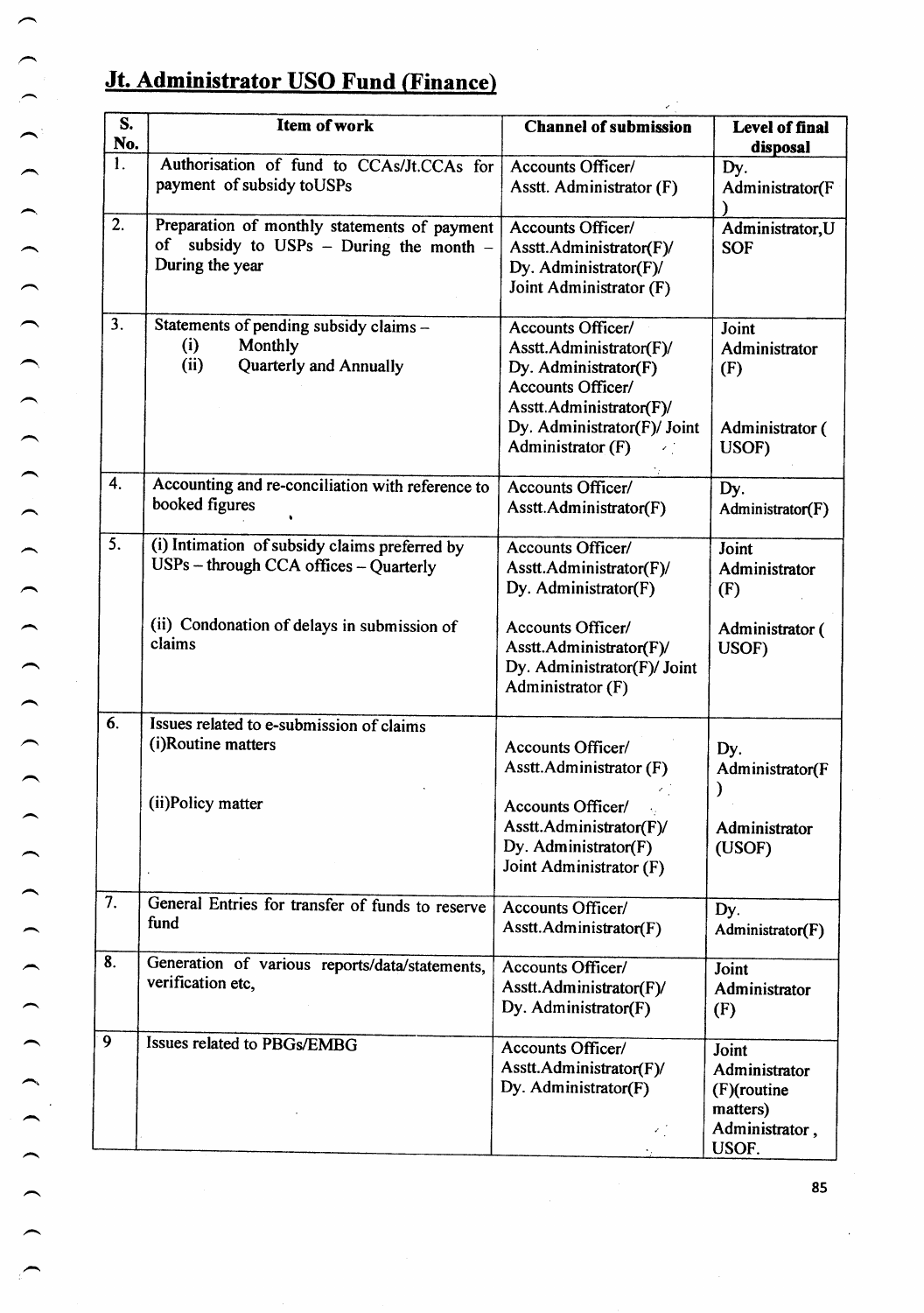|     |                                                                                                                                                                                                                                    |                                                                                                                                                  | (In policy                                                               |
|-----|------------------------------------------------------------------------------------------------------------------------------------------------------------------------------------------------------------------------------------|--------------------------------------------------------------------------------------------------------------------------------------------------|--------------------------------------------------------------------------|
| 10. | Examination of Inspection reports/visit reports/<br>verification. reports etc. received from<br><b>CCAs/Jt.CCAs</b><br>(i) Issues involving policy matters<br>(ii) Others                                                          | Accounts Officer/<br>Asstt.Administrator(F)/<br>Dy. Administrator(F)/ Joint<br>Administrator (F)<br>Accounts Officer/<br>Asstt.Administrator(F)/ | matters)<br>Administrator, U<br><b>SOF Joint</b><br>Administrator<br>(F) |
|     |                                                                                                                                                                                                                                    | Dy. Administrator(F)                                                                                                                             |                                                                          |
| 11. | Clarification sought by field units:-<br>(i) Policy matters/ Interpretation of Agreement<br>(ii)Others.                                                                                                                            | Accounts Officer/<br>Asstt.Administrator(F)/<br>Dy. Administrator(F)/ Joint<br>Administrator (F)<br>Accounts Officer/                            | Administrator, U<br><b>SOF</b>                                           |
|     | (iii) Matter already clarified.                                                                                                                                                                                                    | Asstt.Administrator(F)/<br>Dy. Administrator(F)<br>Accounts Officer/<br>Asstt.Administrator (F)                                                  | Joint<br>Administrator<br>(F)<br>Dy.<br>Administrator(F)                 |
| 12. | (i) Amendment in the Agreements/other matters<br>approved/decided by Tech. branch of USOF.<br>(ii)<br>Amendment to financial<br>$% \left( \left( \mathcal{A},\mathcal{A}\right) \right)$ of<br>terms<br>Agreements                 | Accounts Officer/<br>Asstt.Administrator(F)<br>Asst. Administrator(F)<br>Dy. Administrator(F)/Joint<br>Administrator (F)                         | Dy<br>Administrator,<br><b>USOF</b><br>Administrator(U<br>SOF)           |
| 13. | (i)Reply<br><b>PMO</b><br>to<br>office,<br>Parliamentary<br>Committees, Standing Committees on financial<br>matters, ATNs:<br>etc.<br>(ii)Routine matter.                                                                          | Accounts Officer/<br>Asstt.Administrator(F)/<br>Dy. Administrator(F)/ Joint<br>Administrator (F)<br>Accounts Officer/<br>Asstt.Administrator (F) | Administrator,<br>USOF.<br>Dy.<br>Administrator(F)                       |
| 14. | <b>Inputs to Parliament Questions</b>                                                                                                                                                                                              | Accounts Officer/<br>Asstt.Administrator(F)/<br>Dy. Administrator(F)/<br>Joint Administrator (F)                                                 | Administrator<br>(USOF)                                                  |
| 15. | (a)Preparation of RE/BE, Performance Budget,<br>Outcome Budget, Gender Budget.etc.<br>(c) Coordination<br>with DOT<br>HQ,<br>PMO,<br>Planning Commission, MoF<br>regarding<br>Balances available in and utilisation of USO<br>Fund | AO/Asstt.Administrator(F)/<br>Dy. Administrator(F)/ Joint<br>Administrator (F)<br>$-do-$                                                         | Administrator<br>(USOF)                                                  |
| 16  | Other budget related matters,<br>Final Grant,<br>Supplementary Grants etc.                                                                                                                                                         | Accounts Officer/<br>Asstt.Administrator(F)/<br>Dy. Administrator(F)                                                                             | Joint<br>Administrator<br>(F)                                            |
| 17. | Reply to Inspection Memos issued during<br>performance audit.                                                                                                                                                                      | Accounts Officer/<br>Asstt.Administrator (F)                                                                                                     | Dy.<br>Administrator(F<br>)                                              |
|     |                                                                                                                                                                                                                                    |                                                                                                                                                  |                                                                          |

 $\overline{1}$ 

86

 $\frac{1}{2} \sum_{i=1}^{n} \frac{1}{2} \left( \frac{1}{2} \sum_{i=1}^{n} \frac{1}{2} \sum_{i=1}^{n} \frac{1}{2} \sum_{i=1}^{n} \frac{1}{2} \sum_{i=1}^{n} \frac{1}{2} \sum_{i=1}^{n} \frac{1}{2} \sum_{i=1}^{n} \frac{1}{2} \sum_{i=1}^{n} \frac{1}{2} \sum_{i=1}^{n} \frac{1}{2} \sum_{i=1}^{n} \frac{1}{2} \sum_{i=1}^{n} \frac{1}{2} \sum_{i=1}^{n} \frac{1}{2$ l.<br>Na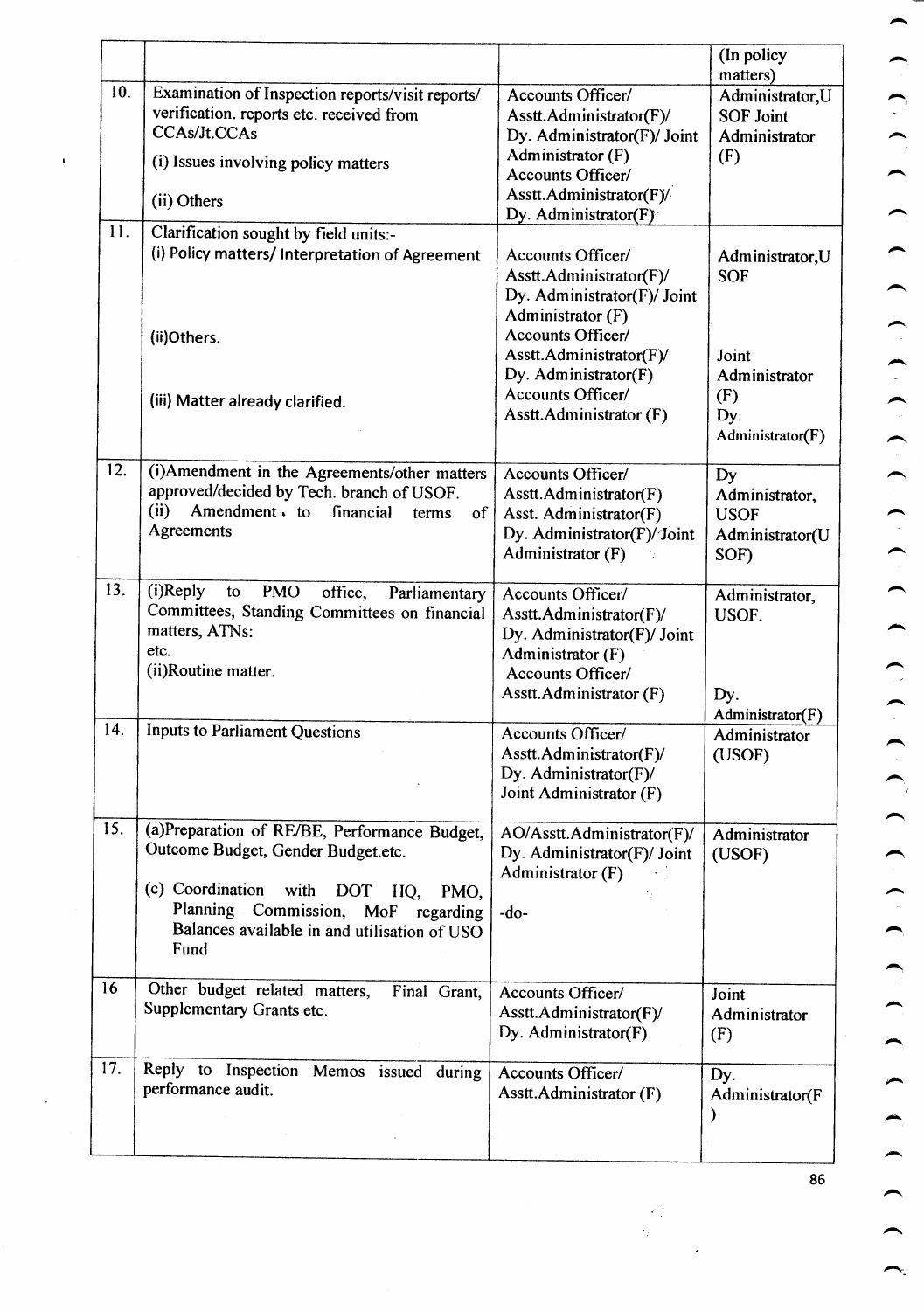| 18. | Action taken note on report of performance<br>audit.                                                                                                                                                 | Accounts Officer/<br>Asstt.Administrator(F)/<br>Dy. Administrator(F)/ Joint<br>Administrator (F)                                                                         | Administrator<br>(USOF)                                                                                                                             |
|-----|------------------------------------------------------------------------------------------------------------------------------------------------------------------------------------------------------|--------------------------------------------------------------------------------------------------------------------------------------------------------------------------|-----------------------------------------------------------------------------------------------------------------------------------------------------|
| 19. | Examination<br><sub>of</sub><br>issues<br>raised<br>during<br>performance audit of CCA offices<br>(Routine matter).<br><b>Issues</b><br>involving<br>interpretation<br>$of \vert$<br>Agreement/Rules | Accounts Officer/<br>Asstt.Administrator(F)/<br>Dy. Administrator(F)<br>Accounts Officer/<br>Asstt.Administrator(F)/<br>Dy. Administrator(F)/<br>Joint Administrator (F  | Joint<br>Administrator<br>(F)<br>Administrator(U<br>SOF)                                                                                            |
| 20. | Settlement of claims of consultant's like<br>NCAER, ICRA, NIC under Head PP&SS and<br>any expenditure under the head 'OE'.                                                                           | Accounts Officer/<br>Asstt.Administrator(F)/<br>Dy. Administrator(F)/<br>Joint Administrator (F)                                                                         | Administrator<br>(USOF)                                                                                                                             |
| 21. | Submission of Monthly Expenditure statements.                                                                                                                                                        | Accounts Officer/<br>Asstt.Administrator(F)/<br>Dy. Administrator(F)/<br>Joint Administrator (F)                                                                         | Administrator<br>(USOF)                                                                                                                             |
| 22. | Submission and Examination of Auditors'<br>Certificate of USPs received from CCAs.                                                                                                                   | Accounts Officer/<br>Asstt.Administrator(F)/<br>Dy. Administrator(F)<br>Joint Administrator (F)                                                                          | Administrator<br>(USOF)                                                                                                                             |
| 23. | O & M Activities                                                                                                                                                                                     | Accounts Officer/<br>$\mathcal{L}^{(1)}$<br>Astt.Administrator(F)/                                                                                                       | Dy.<br>Administrator $(F)$                                                                                                                          |
| 24. | Staff matters.<br>(i) Requirement of additional staff.<br>(ii) Sanction of leave, Nomination for training at<br>ALTC and other staff matter.<br>JA(F)<br>DA(F)<br>AA(F)<br>AO(F)                     | Accounts Officer/<br>Asstt.Administrator(F)/<br>Dy. Administrator(F)/<br>Joint Administrator (F)<br>Accounts Officer/<br>Asstt.Administrator(F)/<br>Dy. Administrator(F) | Administrator<br>(USOF)<br>Administrator<br>(USOF)<br>Joint<br>Administrator<br>(F)<br>Dy.<br>Administrator<br>(F)<br>Asstt.Administr<br>ator $(F)$ |
| 25. | Preservation period of records, review and<br>weeding out of old files etc.                                                                                                                          | Accounts Officer/<br>Asstt.Administrator(F)/<br>Dy. Administrator(F)/<br>Joint Administrator (F)                                                                         | Administrator<br>(USOF)                                                                                                                             |
| 26. | Supply of information in regard to updating of<br><b>Accounting Manual.</b>                                                                                                                          | Accounts Officer/<br>Asstt.Administrator(F)                                                                                                                              | Dy.<br>Administrator(F)                                                                                                                             |
| 27. | Supply of information on Manual of Office<br>Procedure.                                                                                                                                              | Accounts Officer/<br>Asstt.Administrator(F)/<br>Dy. Administrator(F)/                                                                                                    | Joint<br>Administrator<br>(F)                                                                                                                       |

 $\frac{1}{2}$ 

 $\epsilon_{\rm s}^{\rm s}$ 

 $\frac{1}{2}$ 

 $\overline{87}$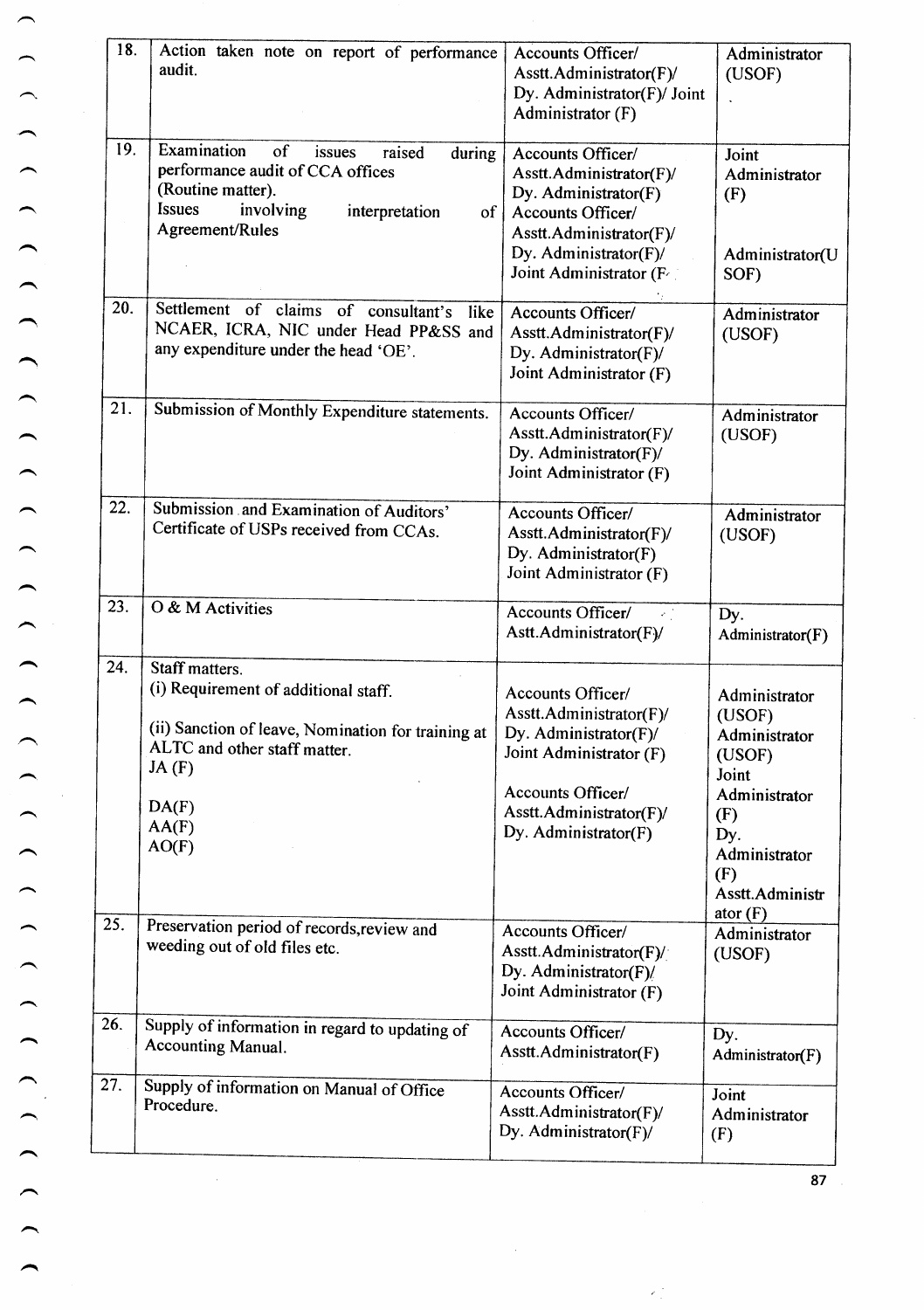| 28. | Allocation of work among various officers of<br>USOF.                                                                                                   | Accounts Officer/<br>Asstt.Administrator(F)/<br>Dy. Administrator(F)/                                        | Joint<br>Administrator<br>(F)  |
|-----|---------------------------------------------------------------------------------------------------------------------------------------------------------|--------------------------------------------------------------------------------------------------------------|--------------------------------|
| 29. | Submission of Reports relating to Hindi Raj<br>Bhasa.                                                                                                   | Accounts Officer/<br>Astt.Administrator(F)/<br>Dy. Administrator(F)/                                         | Joint<br>Administrator<br>(F)  |
| 30. | Finance Advise on Scheme Formulation and<br>Design; subsidy modelling and benchmarking;<br>tendering and bid evaluation; USOF Agreement<br>formulation. | Astt.Administrator (F)/<br>Dy. Administrator(F)/<br>Joint Administrator (F)/                                 | Administrator<br>(USOF)        |
| 31. | Interaction with and analysis of reports<br>submitted by financial consultants.                                                                         | Accounts Officer/<br>Astt.Administrator(F)/<br>Dy. Administrator(F) $\frac{1}{2}$<br>Joint Administrator (F) | Administrator, U<br><b>SOF</b> |
| 32. | <b>Updating of Website</b>                                                                                                                              | Acoounts Officer/Asstt.<br>Administrator(F)/<br>Dy.Admi-nistator(F)                                          | Jt. Adminis-<br>trator(F)      |
| 33. | Finance Advise and Inputs on all Policy matters                                                                                                         | Astt. Administrator(F)/<br>Dy. Administrator(F)/<br>Joint Administrator (F)/                                 | Administrator,<br><b>USOF</b>  |
| 34. | Finance Advise regarding Interpretation and<br>Amendment of USOF Rules                                                                                  | Astt. Administrator(F)/<br>Dy. Administrator(F)/<br>Joint Administrator (F)/                                 | Administrator,<br><b>USOF</b>  |
| 35. | Interface with USPs and stakeholders on<br>financial matters of USOF                                                                                    | Astt. Administrator(F)/<br>Dy. Administrator(F)/<br>Joint Administrator (F)/                                 | Administrator,<br><b>USOF</b>  |
| 36. | Interface with international organizations on<br>financial matters of USOF                                                                              | Astt. Administrator(F)/<br>Dy. Administrator(F)/<br>Joint Administrator (F)/                                 | Administrator,<br><b>USOF</b>  |